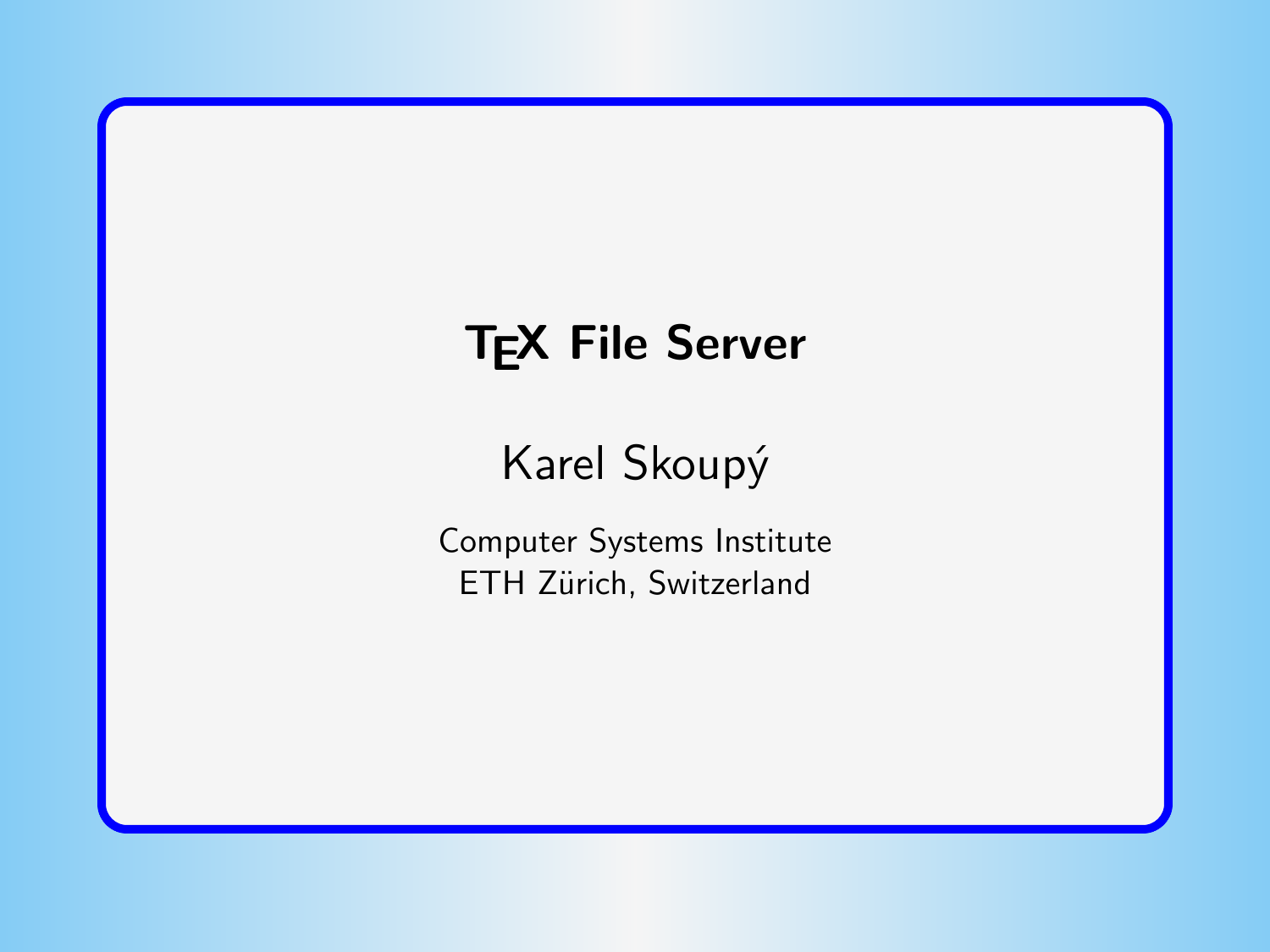#### Motivation

- <span id="page-1-0"></span>The 1s-R database is read for every run of a program (T<sub>F</sub>X, METAPOST)
- Each program has its own copy of the  $ls-R$  hash table
- Let's read the 1s-R database only once for all programs
- Let's share the 1s-R hash table

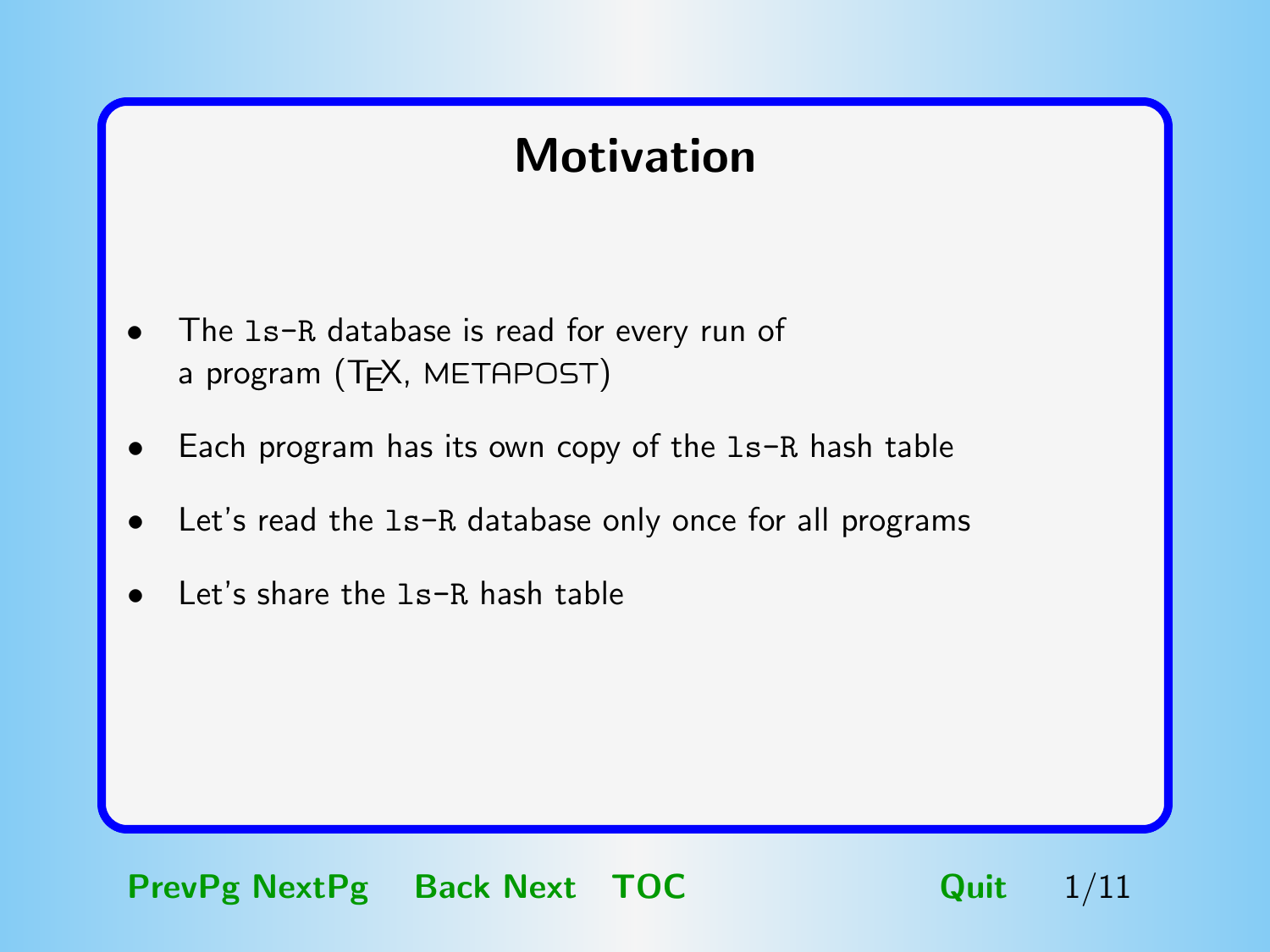<span id="page-2-0"></span>

PrevPg NextPg Back Next [TOC](#page-11-0) Quit 2/11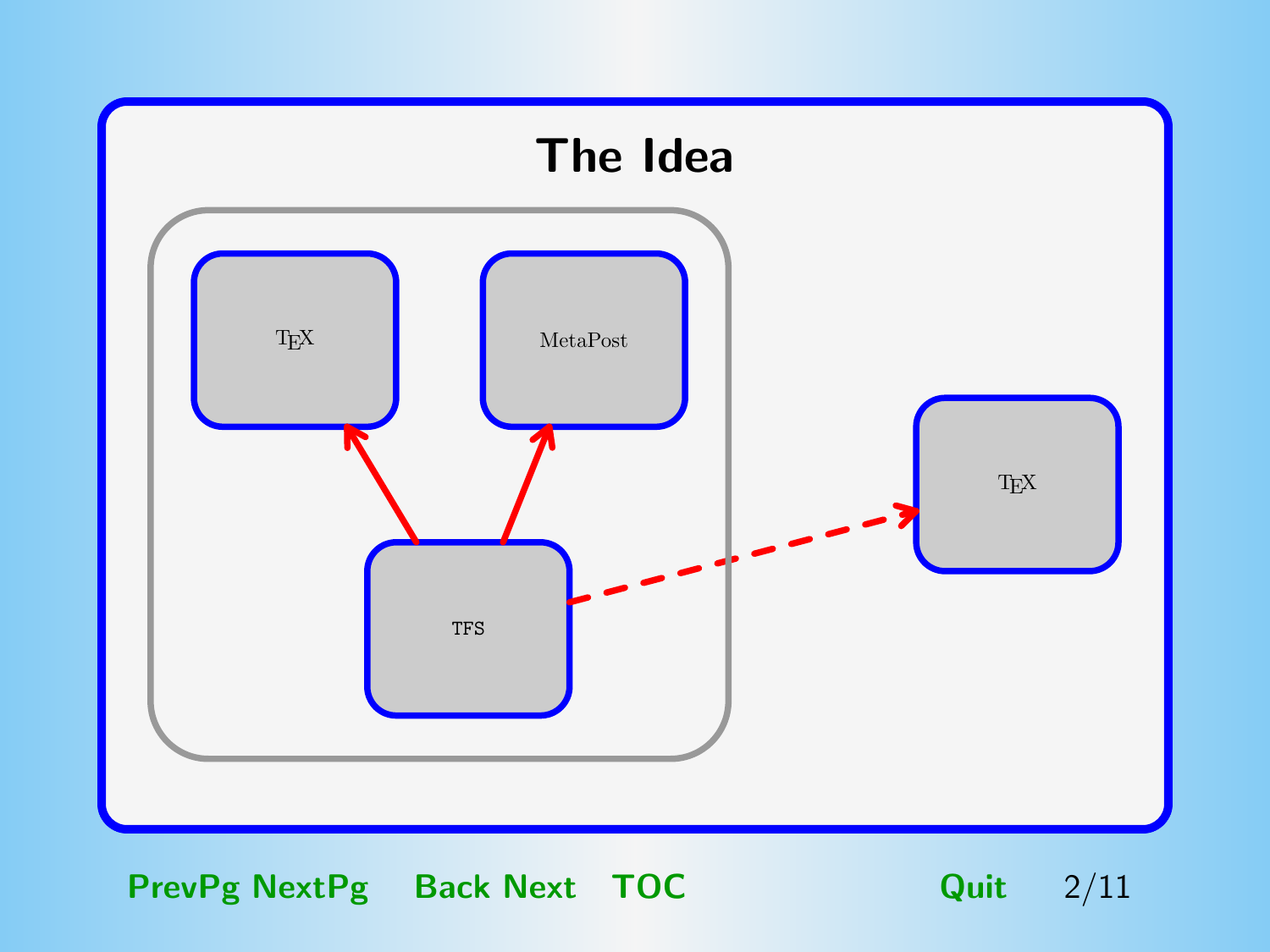<span id="page-3-0"></span>

PrevPg NextPg Back Next [TOC](#page-11-0) Quit 3/11

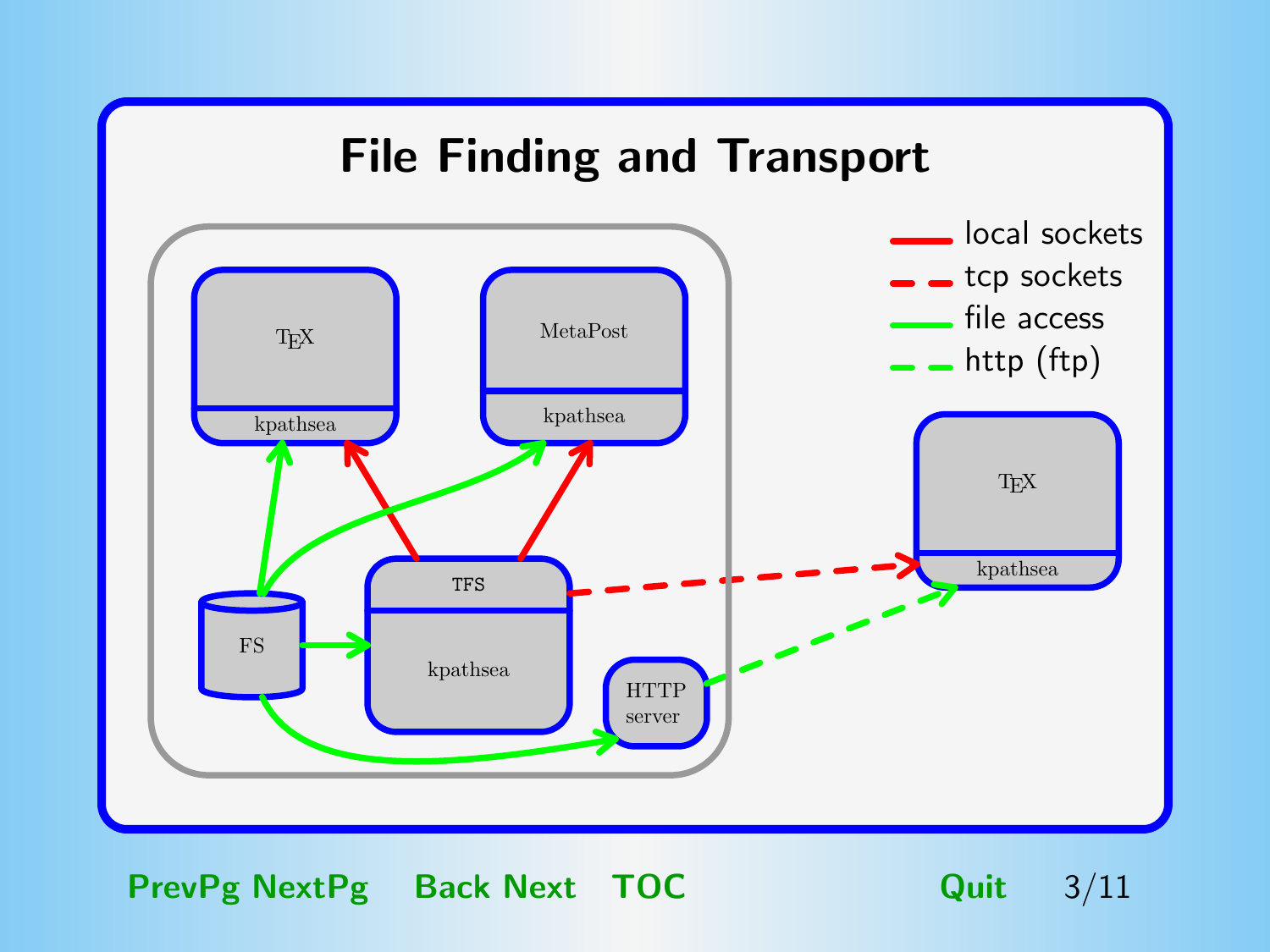### Protocol

#### <span id="page-4-0"></span>Client requests:

- − FIND filename path LF
- − MAKE filename path LF
- − FINDALL filename path LF
- − MAKEALL filename path LF

#### Server answer:

 $-$  OK  $LF$ file-location LF file-location LF

#### ....  $IF$

− ERR number mnemo LF

PrevPg NextPg Back Next [TOC](#page-11-0) Quit 4/11

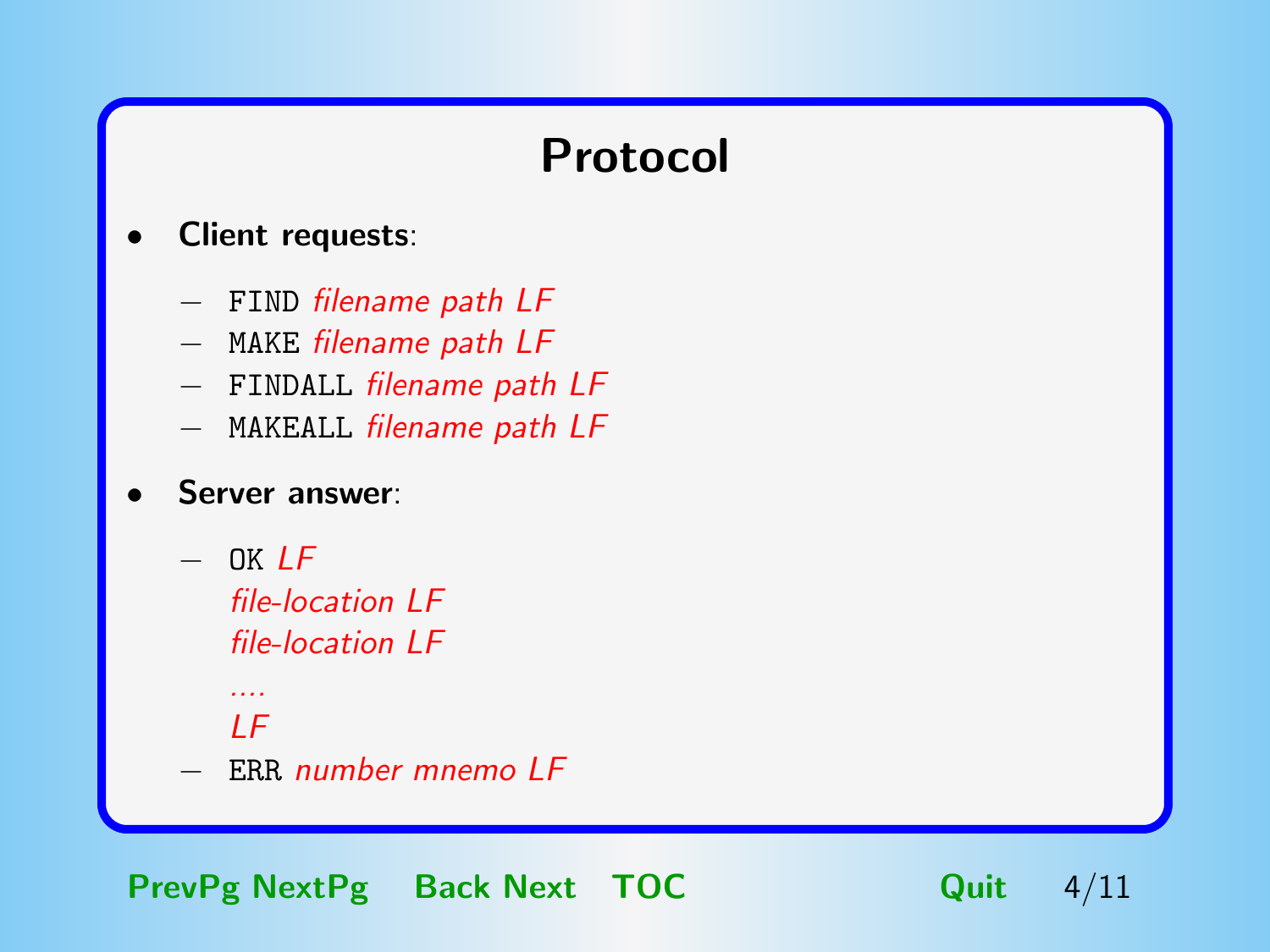# Configuration

- <span id="page-5-0"></span>Server side:
	- − standard texmf.cnf
- Client side:
	- TEXMFDBS without the 1s-R-enabled elements
	- − TEXMF with the ls-R-enabled elements replaced by: tcp/hostname=port/path or: unix/=port/path

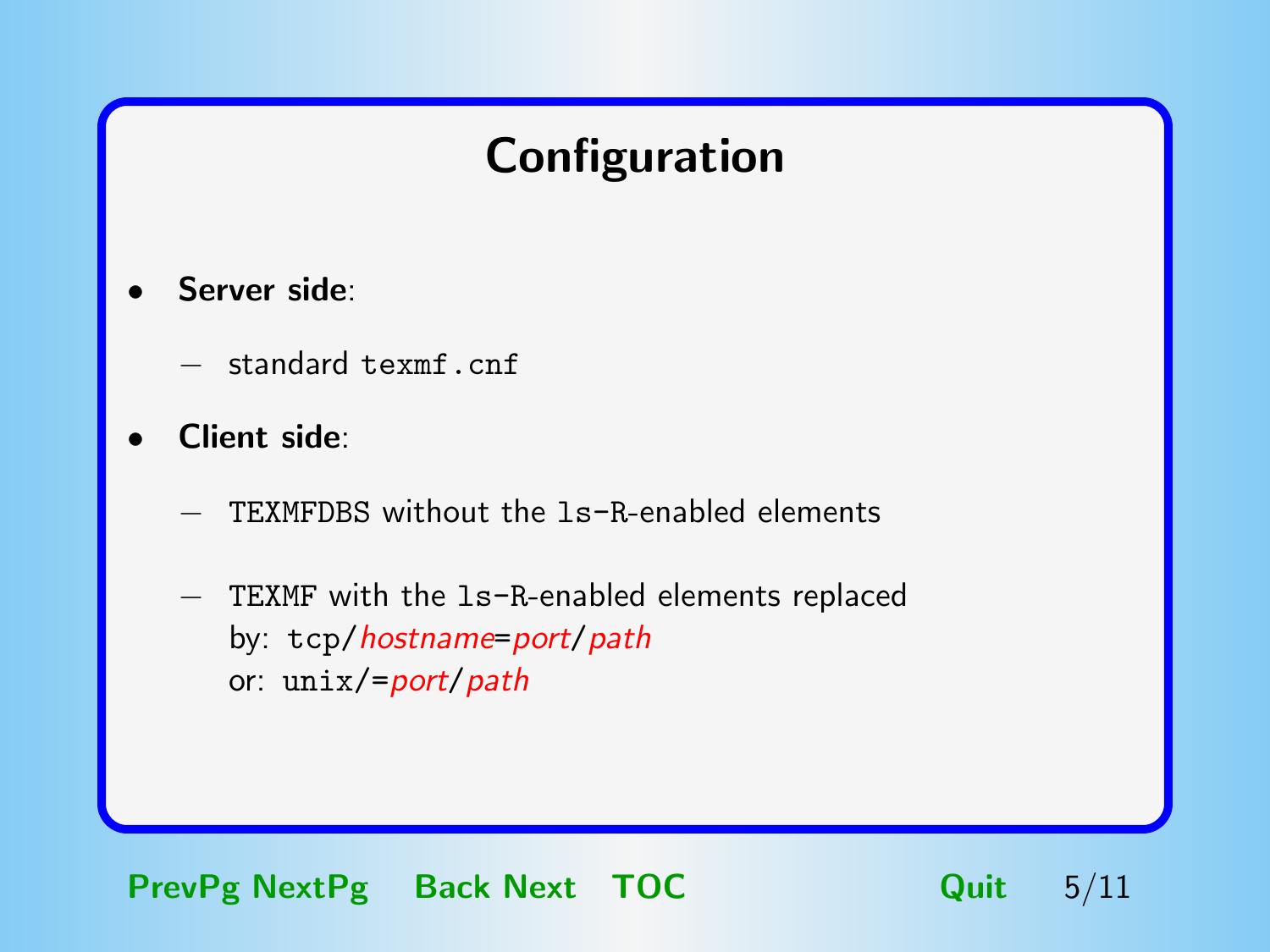#### Implementation Size

- <span id="page-6-0"></span>**Server**: simple  $C++$  program on top of kpathsea
	- − tfs.h: 101 lines of code − tfs.C: 371 lines of code − total: 472 lines of code
- **Client**: small change to kpathsea
	- − remote.h: 15 lines of code
	-
	- − changes to pathsearch.h: 5 lines of code
	- − changes to pathsearch.c: 15 lines of code
	-
- 
- − remote.c: 264 lines of code
	-
	-
- − total: 299 lines of code

PrevPg NextPg Back Next [TOC](#page-11-0) Quit 6/11

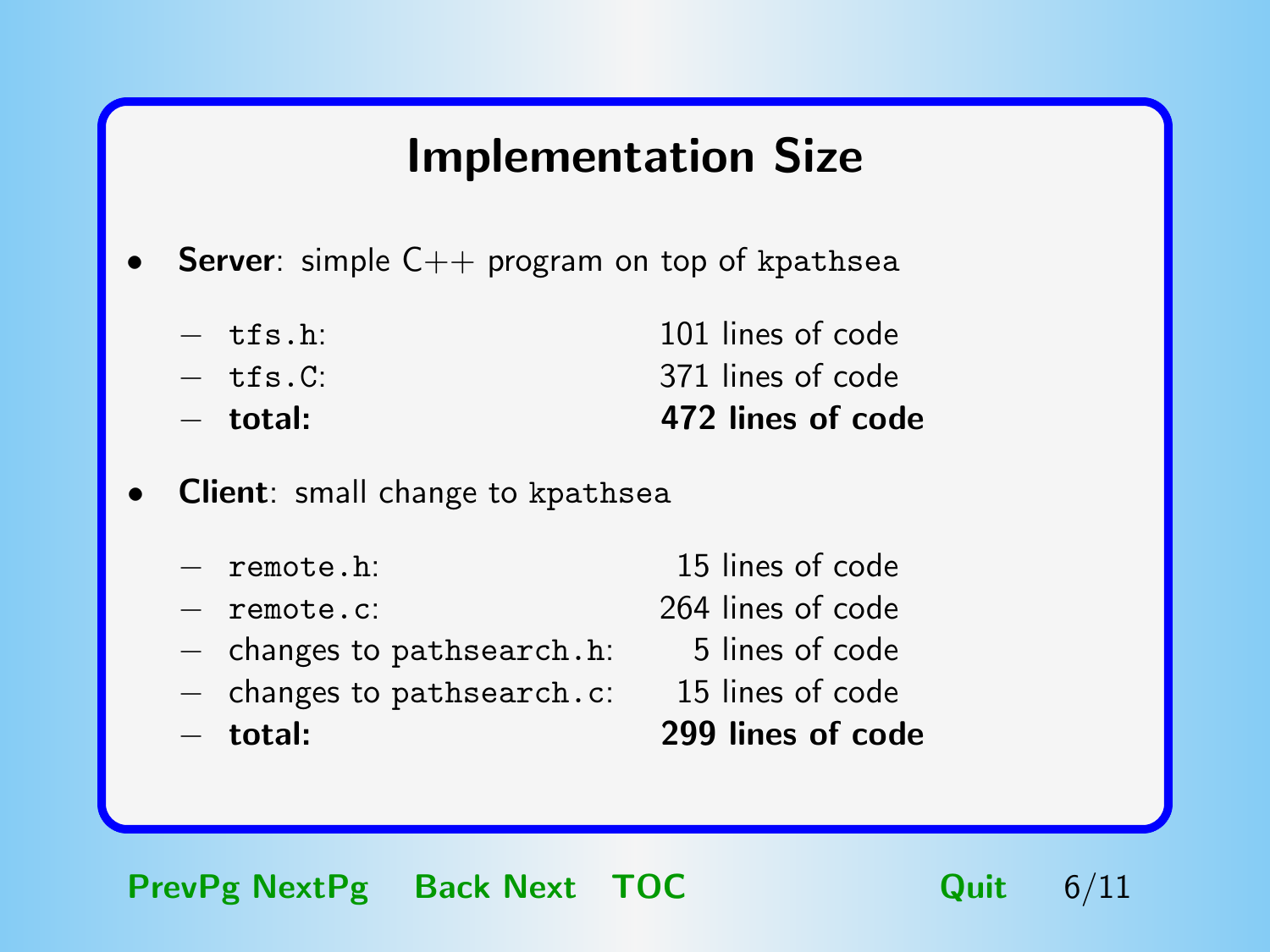#### <span id="page-7-0"></span>Efficiency Formula

$$
\mathsf{Time}_{\mathsf{tfs}} = \mathsf{Time}_{\mathsf{old}} - x + n \times y
$$

- $x =$  time of reading  $1s-R$  databases
- $y =$  overhead of socket communication for one query
- $n =$  number of queries during processing

PrevPg NextPg Back Next [TOC](#page-11-0) Quit 7/11

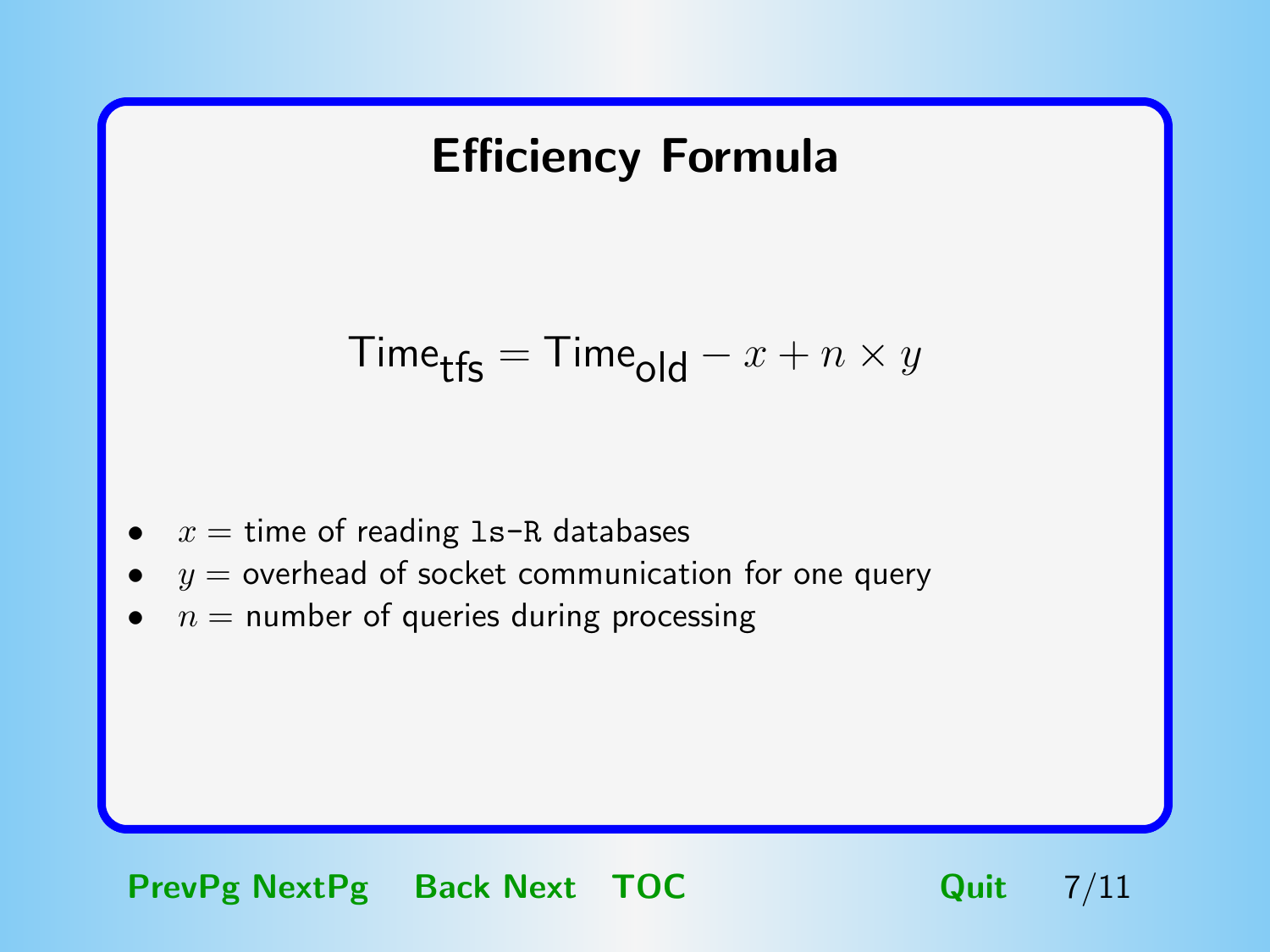

<span id="page-8-0"></span>

PrevPg NextPg Back Next [TOC](#page-11-0) Quit 8/11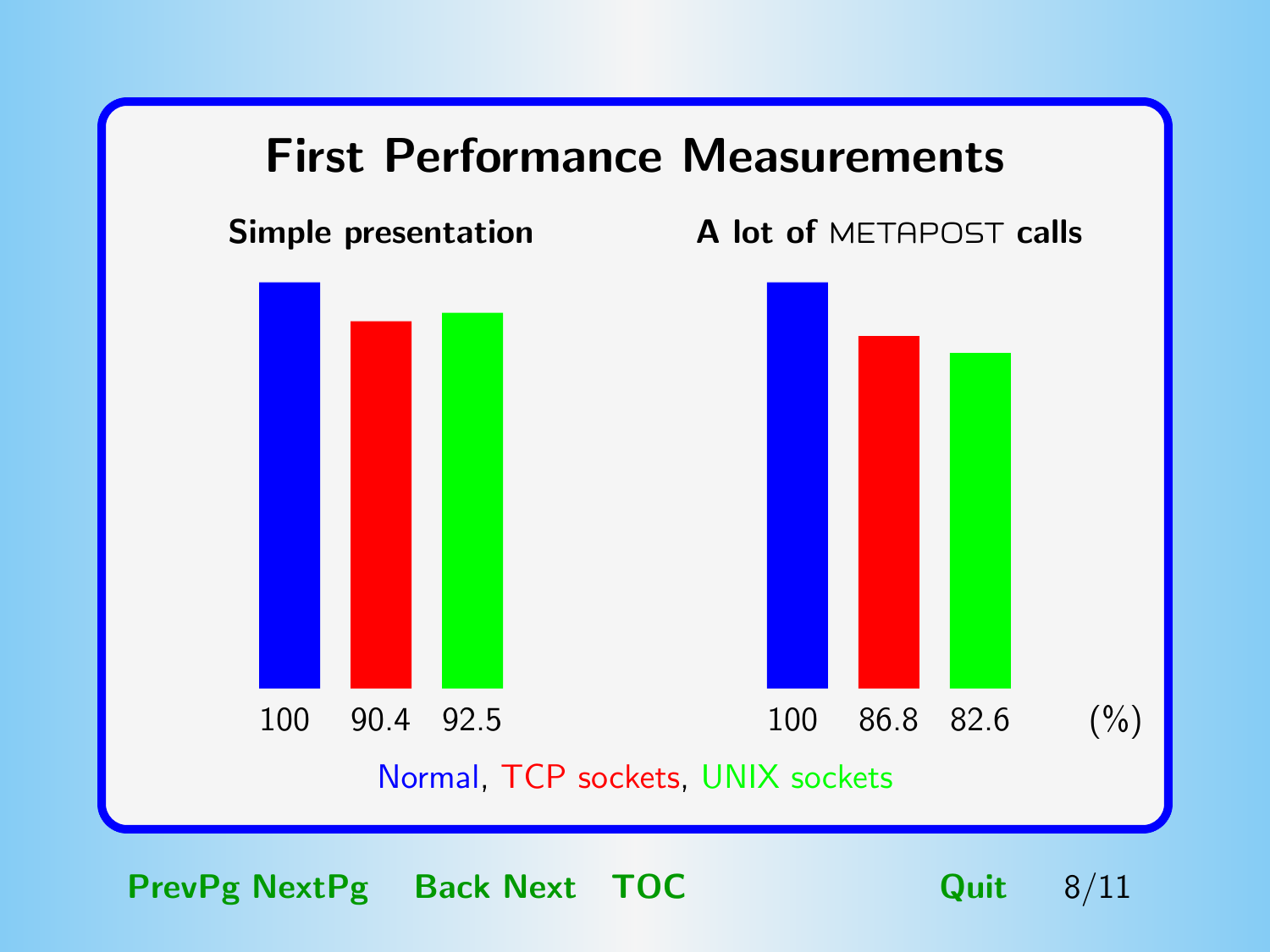## Plans

- <span id="page-9-0"></span>• Implementing of HTTP/FTP transport
- Turning prototype into a ready-made software
- Windows port
- Providing support for flexible distributed configuration

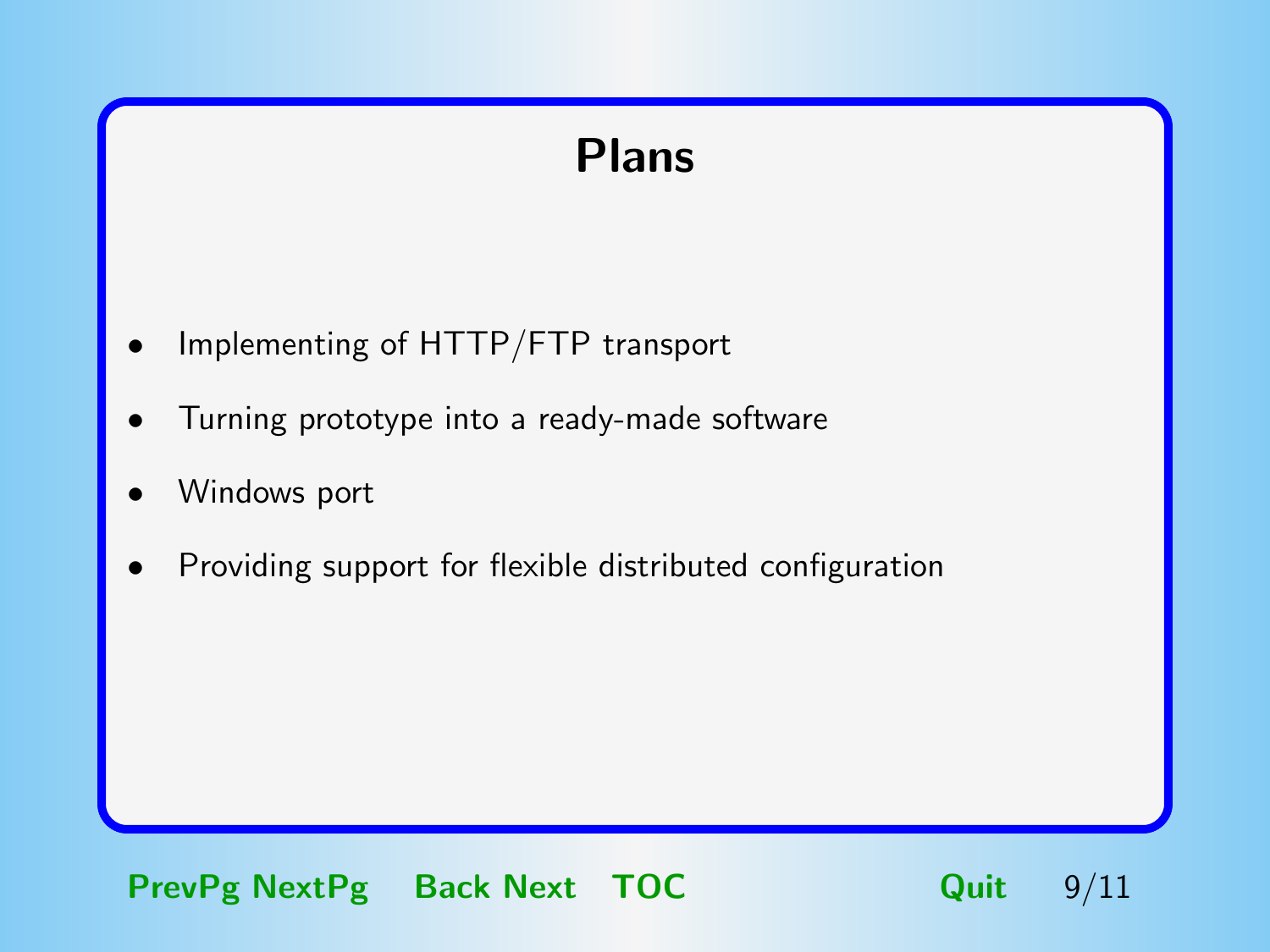## Conclusion

- <span id="page-10-0"></span>Saving time
- Saving resources
- Potential reduce of local installation
- Network transparency
- More flexible setup